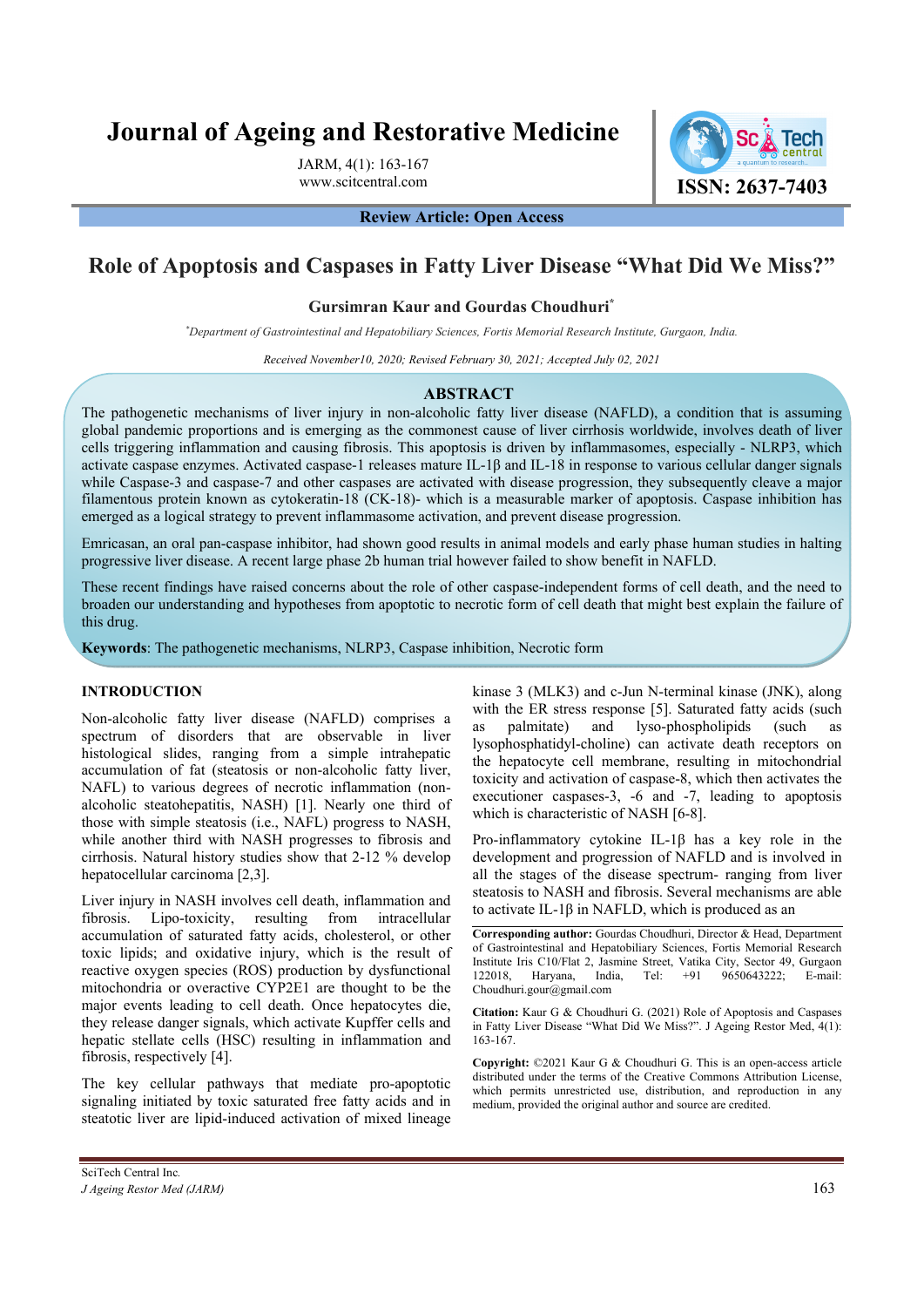inactive protein and needs proteolytic cleavage to be rendered bioactive. Among these mechanisms of activation, the classical NLRP3 Inflammasome Activation Pathway is most studied for its role in NAFLD and other metabolic disturbance [9].

Inflammasome complexes are typically centered around nucleotide-binding oligomerization domain (NOD)-like receptor proteins (NLRPs). The one with the greatest relevance to NASH is NLRP3. NLRP3 inflammasome is a large, intracellular multiprotein complex expressed in both parenchymal and nonparenchymal cells of the liver. NLRP3 inflammasomes activate caspase-1 and release mature IL-1β and IL-18, in response to various cellular danger signals. Studies have revealed NLRP3 inflammasome activation as an emerging factor contributing to NASH development.

The expressions of NLRP3 components, pro-IL-1β and pro-IL-18, are markedly increased in both mouse models and humans with NASH. Moreover, NLRP3 knockout mice or IL-1α or IL-1β knockout mice are protected from dietinduced liver injury, inflammation, and fibrosis. Another study demonstrates that selective inhibition of caspase-1 alleviates hepatic steatosis, inflammation, and fibrosis in a diet-induced mouse model of NASH. These studies strongly suggest that NLRP3 inflammasome may serve as a potential therapeutic target for the treatment of NASH [8-10].

In Kupffer cells, inflammasome activation and IL-1β secretion can be achieved by treating cells with a saturated fatty acid (SFA) like palmitate, plus a (toll like receptor) TLR-2 or TLR-9 agonist- which is same as exposing them to bacterial endotoxin or products released from fatty acidtreated hepatocytes [10].

Beside this, the IL-1 and TNF secreted by activated Kupffer cells act on hepatocytes by accentuating steatosis and promoting further cytotoxicity. By promoting HSC survival, they also stimulate hepatic fibrosis. In addition, activated Kupffer cells release chemokines that recruit inflammatory macrophages, thus, continuing the inflammatory cycle [11].

The morphological features of dying cells are now well recognizable: they show nuclear and cytoplasmic condensation, blebbing of the plasma membrane, and tearing off of membrane-enclosed particles called apoptotic bodies, taking with them intact organelles and portions of the nucleus. The apoptotic bodies are by engulfed degraded removed by phagocytes, innate immune cells, and HSC. Within the liver, the major cell type to eliminate apoptotic bodies is the Kupffer cell [12,13].

In comparison to the programmed form called apoptosis, necrosis constitutes a pathological or accidental mode of cell death characterized by irreversible swelling of the cytoplasm and distortion of organelles, including mitochondria [12,13].

Liver cell apoptosis can be initiated by different complex pathways, the majority involving activation of the caspases (aspartate‐specific cysteine proteases). Eleven human members have been described. It initiates with the activation of Caspases‐2, ‐8, ‐9, and ‐10, which in turn activate a cascade of downstream effector caspases such as ‐3, ‐6, and‐7. Caspase activation and cleavage of specific cellular proteins or "death" substrates within the cell are the characteristic morphological features that define apoptosis. Apoptosis may therefore be viewed, in biochemical terms, as a caspase-mediated form of cell death. And necrosis is characterized mostly in negative terms by the absence of caspase activation [13]. Caspase-3 and caspase-7 are activated with disease progression and subsequently cleave a major filamentous protein known as cytokeratin-18 (CK-18). Cytokeratin‐18 is an intermediate filament representing about 5% of total protein in the liver, exocrine pancreas, intestine and other epithelial tissues. In vitro experiments have shown that as a consequence of caspase digestion during the intermediate stage of apoptosis, cellular release of cytokeratins 18 fragments into the extracellular space occurs and thus, it can serve as a marker of apoptosis [8, 13-16].

The M30 monoclonal antibody detects executioner caspases which cleave keratin-18 to cCK18 during apoptosis. Also, total cell death can be assessed by the levels offlCK18/M65, which detects both cCK18 and intact keratin-18 [17-19].

It has been seen that if there is sufficient energy (ATP) required for the final execution steps that involve caspase 3/7-mediated cleavage of the cytoskeleton and cell movement, this causes of apoptosis. However, when ATP is depleted, there is no apoptosis, rather necroptosis (caspase 8 is not involved; mixed lineage kinase domain-like pseudokinase [MLKL] is recruited and binds to the receptorinteracting protein 1 [RIP1]/RIP3 complex) or necrosis. And, experiments in rodent livers showing NASH have increased expression of RIP3 (a marker of necrosis) and MLKL (a marker of necroptosis) [19,20].

The pilot study by Wieckowska [20] was the first to measure the levels of caspase‐generated CK18 fragments in patients with NAFLD. Caspase-cleaved CK18 fragments are significantly higher in NAFLD patients than in controls. In a prospective study examining the utility of apoptosis biomarkers to predict fibrosis in patients with NASH, both full length and caspase-cleaved CK-18 were able to discriminate different stages of fibrosis with healthy controls [19-21].

Serum levels of uncleaved CK-18 are able to distinguish between simple steatosis and NASH, and levels of these molecules correlate with the presence of liver fibrosis [21].

It has been observed that mice genetically deficient in either caspase-1 (which processes pro- IL-1βto IL-1β), -3, or -8 are resistant to diet‐induced NASH 9. Additional evidence supporting the role of caspase-1 in NASH comes from studies in which NLRP3 inhibition or deletion ameliorated liver inflammation and fibrosis in NASH models [22].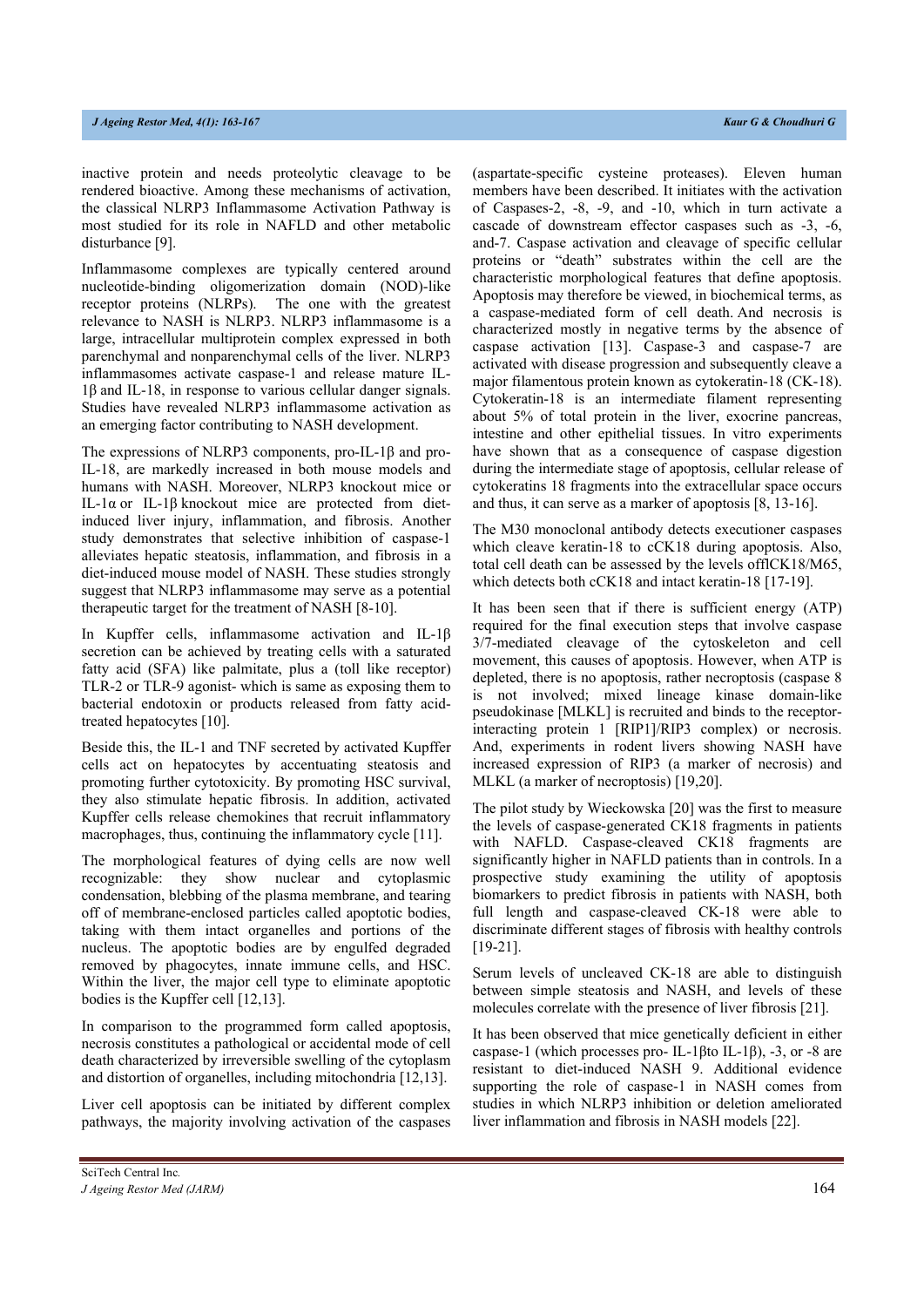Caspase inhibition has therefore been proposed as a way to prevent inflammasome activation, and thus potentially prevent inflammasome mediated inflammation in numerous liver diseases.

Beneficial effects of various caspase inhibitors have been shown in several models of liver diseases in recent times. Nivocasan (GS 9450) a caspase 1, -8, 9 inhibitor completed phase II study in NASH and IIatrial in chronic HCV, where it was shown to cause reduction in the liver of liver transaminases. However, concerns about adverse effects had halted further studies [23].

Decreases in ALT and cCK18 in various therapeutic studies in NASH patients using pioglitazone and vitamin E were associated with improvements in resolution of NASH, steatosis, lobular inflammation, hepatocyte ballooning, and fibrosis stage [24]. Thus, caspase inhibition may be able to halt or resolve liver damage in NASH as there is reason to believe that excessive caspase‐mediated apoptosis and inflammation are clinically important drivers of progressive liver disease in NASH.

Emricasan (IDN-6556) is an oral pan-caspase inhibitor which was tested in animal models of acute hepatitis and chronic models of non- alcoholic steatohepatitis (NASH) and shown to decreased apoptosis, inflammation, fibrosis, cirrhosis, and death. In two NASH models, Emricasan Emricasan reduced inflammation, proinflammatory cytokines, caspase activity, apoptosis, and fibrogenesis. In a murine model of cirrhosis induced by bile duct ligation, Emricasan Emricasan decreased portal pressure and improved survival. Also, it was studied in a rat CCl4 model of cirrhosis and was shown to decrease portal pressure, hepatic vascular resistance, inflammation, and liver fibrosis. These preclinical studies suggested that besides improving hepatocellular function, Emricasan Emricasan may even be effective at decreasing hepatic inflammation and fibrosis and treating portal hypertension [25,26].

Human studies with Emricasan Emricasan in HCV hepatitis with elevated aminotransferases, as well as in patients with liver cirrhosis of different etiologies had showed lowering of ALT levels suggesting anti‐apoptotic and anti‐inflammatory effects [27-29].

In patients with NASH and elevated aminotransferases, Emricasan had previously been shown to decrease caspase-3/7 activity, cCK18, flCK18and serum ALT levels after 4 weeks of treatment. Thus, in NASH patients, pan-caspase inhibition was proclaimed to decrease production of the proinflammatory cytokine IL-1β, apoptosis, and decrease liver inflammation and fibrosis [30].

The histologic hallmarks of NASH include hepatocyte steatosis accompanied by ballooning, lobular and portal inflammation, with or without fibrosis. NASH histologic activity is quantified by the non-alcoholic fatty liver disease activity score (NAS) and fibrosis is staged according to the NASH Clinical Research Network (CRN) criteria [31].

In a recent double-blind, placebo-controlled study on 318 patients with NAFLD however, Emricasan treatment with 5 mg or 50 mg for 72 weeks failed to achieve either the primary objective of fibrosis improvement without worsening of NASH or the secondary objective of NASH resolution without worsening of fibrosis or. Further, it was noticed that the pan-caspase inhibitor could have worsened fibrosis and ballooning instead [32]. In another randomized trial of patients with cirrhosis Emricasan was found to significantly reduce mean MELD and Child-Pugh scores in subjects with high Model for End-Stage Liver Disease (MELD) scores (15 or more), compared with placebo, with significant improvement in liver functions.

To assess whether Emricasan lowers Portal Hypertension in patients with compensated cirrhosis, multicenter, open-label study enrolled 23 subjects with compensated cirrhosis and PH (hepatic vein pressure gradient [HVPG] >5 mm Hg). In this study Emricasan was shown to decrease the portal hypertension in those with hepatic vein pressure gradient > 12. However, in a recent a multicenter double-blinded study, Emricasan did not meet either of its primary phase 2b trial endpoints in patients with nonalcoholic steatohepatitisrelated decompensated cirrhosis. In this study on 263 patients with NASH-related cirrhosis and baseline HVPG  $\geq$ 12 mmHg, despite a reduction in biomarkers indicating target engagement, Emricasan was not associated with improvement in HVPG or clinical outcomes.

#### **SUMMARY**

In lipotoxic liver injury, hepatocytes die via apoptosis, necrosis and necroptosis**.** The former is a result of inflammasome activation and is caspase mediated cell death. The theoretically promising aspect of caspase inhibitors was to stop this pathway, as had been shown in earlier animal and human studies.

While suicide-substrate types of caspase inhibitors have been found to be potent and highly effective in preventing apoptotic cell death, the present negative human study in NAFLD raises questions about other factors and mechanisms. It needs to be explored whether inhibition of caspases might increase necroptosis by triggering other caspase-independent forms of cell death [9]. It is therefore possible that caspase inhibitors, though promising in short term studies, could be triggering a more prominent inflammatory response and inducing necrosis when used long-term, and showing up to be not just ineffective but even be detrimental **(Figure 1)**.

SciTech Central Inc*. J Ageing Restor Med (JARM)* 165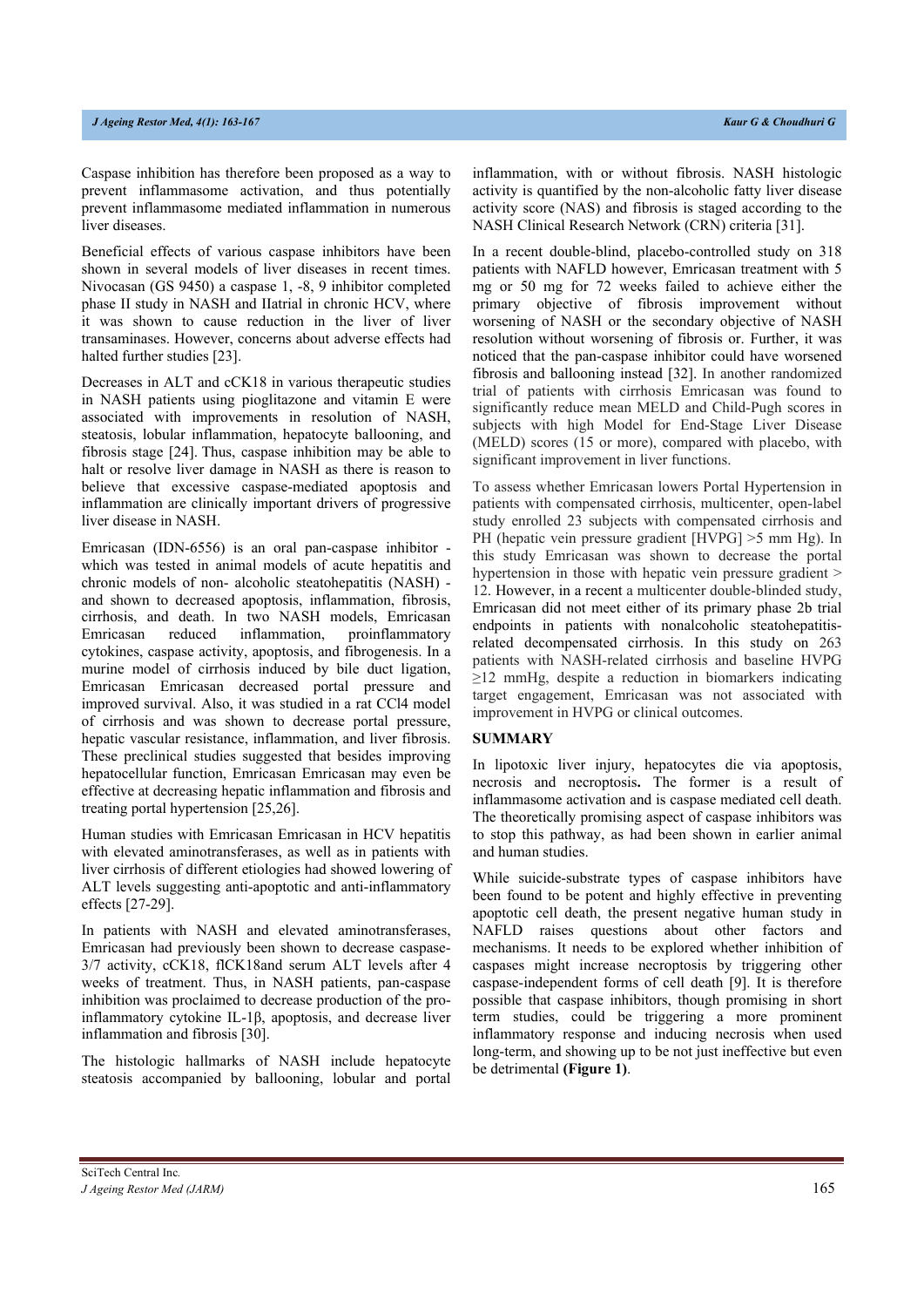



*Image adapted from: Schwabe RF, et al. Nature reviews. Gastroenterology & H.* 

# **REFERENCES**

- 1. Chalasani N, Younossi Z, Lavine JE, Charlton M, Cusi K, et al. (2018) The diagnosis and management of nonalcoholic fatty liver disease: Practice guidance from the American Association for the Study of Liver Diseases. Hepatol 67: 328‐357.
- 2. Wong VW, Wong GL, Choi PC, Chan AW, Li MK, et al. (2010) Disease progression of non-alcoholic fatty liver disease: A prospective study with paired liver biopsies at 3 years. Gut59: 969-974.
- 3. Yatsuji S, Hashimoto E, Tobari M, Taniai M, Tokushige K, et al. (2009) Clinical features and outcomes of cirrhosis due to non-alcoholic steatohepatitis compared with cirrhosis caused by chronic hepatitis C. J Gasteroentrol Hepatol 24: 248-254.
- 4. Buzzetti E, Pinzani M, Tsochatzis EA (2016) The multiple-hit pathogenesis of non-alcoholic fatty liver disease (NAFLD) Metabolism 65: 1038‐1048.
- 5. Hirsova P, Ibrahim SH, Gores GJ, Malhi H (2017) Lipotoxic lethal and sublethal stress signaling in hepatocytes: Relevance to NASH pathogenesis. Published correction appears in J Lipid Res 58: 299 J Lipid Res 57: 1758‐1770.
- 6. Marra F, Svegliati-Baroni G (2018) Lipotoxicity and the gut-liver axis in NASH pathogenesis. J Hepatol 68: 280‐295.
- 7. Galluzzi L, Lopez-Soto A, Kumar S, Kroemer G (2016) Caspases Connect Cell-Death Signaling to Organismal Homeostasis. Immunity 44: 221-231.
- 8. Akazawa Y, Nakao K (2018) To die or not to die: Death signaling in nonalcoholic fatty liver disease. J Gastroenterol 53: 893-906.
- 9. Mirea AM, Stienstra R, Kanneganti TD, Tack CJ, Chavakis T, et al. (2020) Mice Deficient in the IL-1β Activation Genes Prtn3, Elane, and Casp1 Are Protected Against the Development of Obesity-Induced NAFLD. Inflammation 43(3): 1054-1064.
- 10. Bessone F, Razori MV, Roma MG (2019) Molecular pathways of non-alcoholic fatty liver disease development and progression. Cell Mol Life Sci 76: 99‐128.
- 11. Duwaerts CC, Maher JJ (2014) Mechanisms of Liver Injury in Non-Alcoholic Steatohepatitis. Curr Hepatol Rep 13: 119‐129.

SciTech Central Inc*. J Ageing Restor Med (JARM)* 166